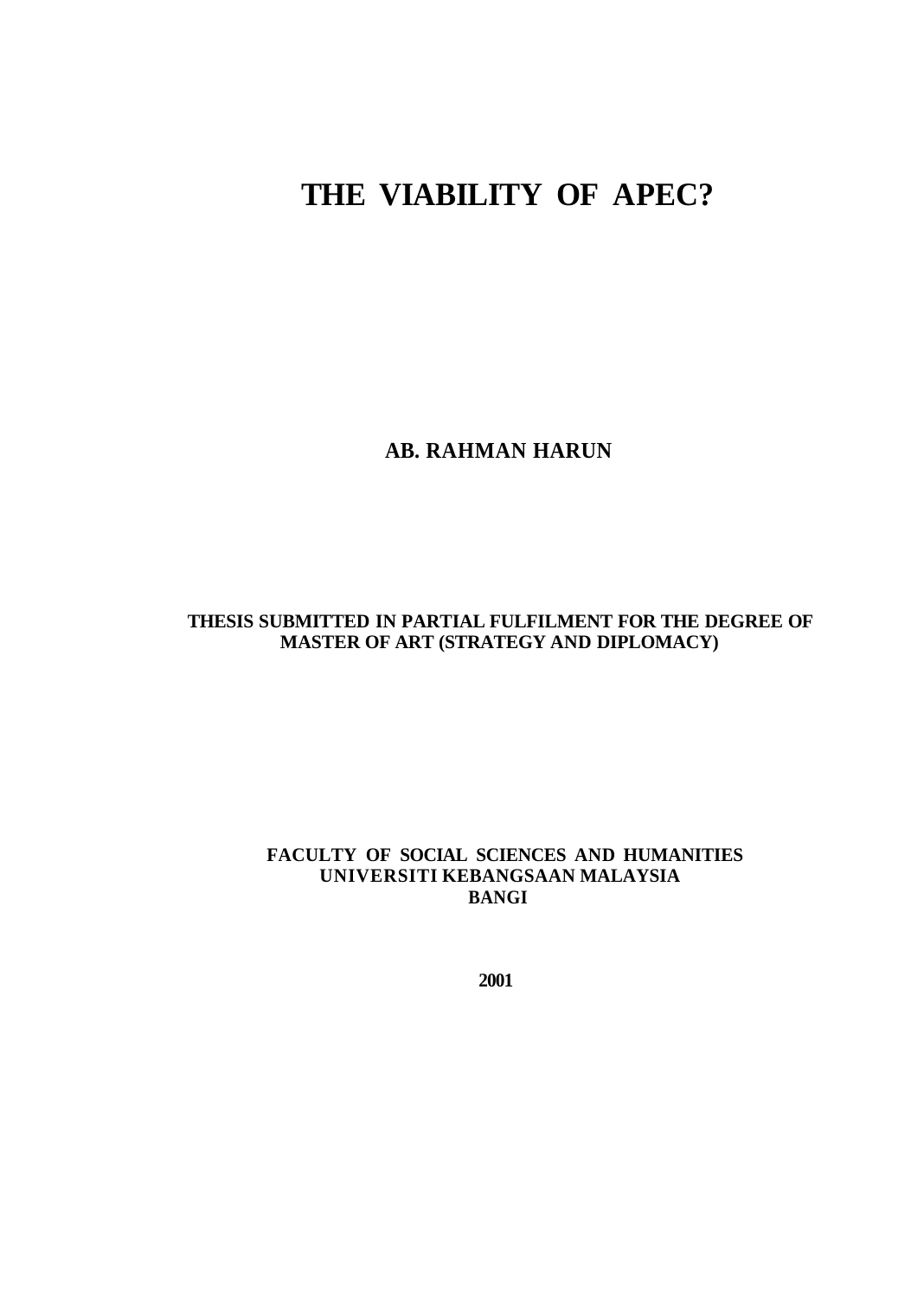## **ABSTRACT**

This paper provides an argument relating to the viability of the Asia Pacific Economic Cooperation (APEC), employing the basic theoretical premise of open regionalism. It examines the relevance of the organization in globalized world, makes an assessment of its usefulness, draws conclusions about the benefits that accrue to its members, particularly in the area of trade, and thus makes an analysis of the viability of the organization as a whole.

The major findings of this paper are, firstly, that a good number of APEC countries have benefited in terms of-trade volumes and other trade related activities, including investment, from their membership of the organization. Secondly, APEC is considered relevant in the current political and economic scenario of the world. Thirdly, this paper finds that APEC has met its goals and objectives. Fourthly, this paper observes that APEC faces a number of philosophical and practical challenges, many of which have been brought out into the open as a result of the Asian financial crisis, and that this challenges need to be and can be addressed adequately.

Given the above, it is the conclusion of this paper that APEC is a viable institution and its continued and its continued existence is thus guaranteed.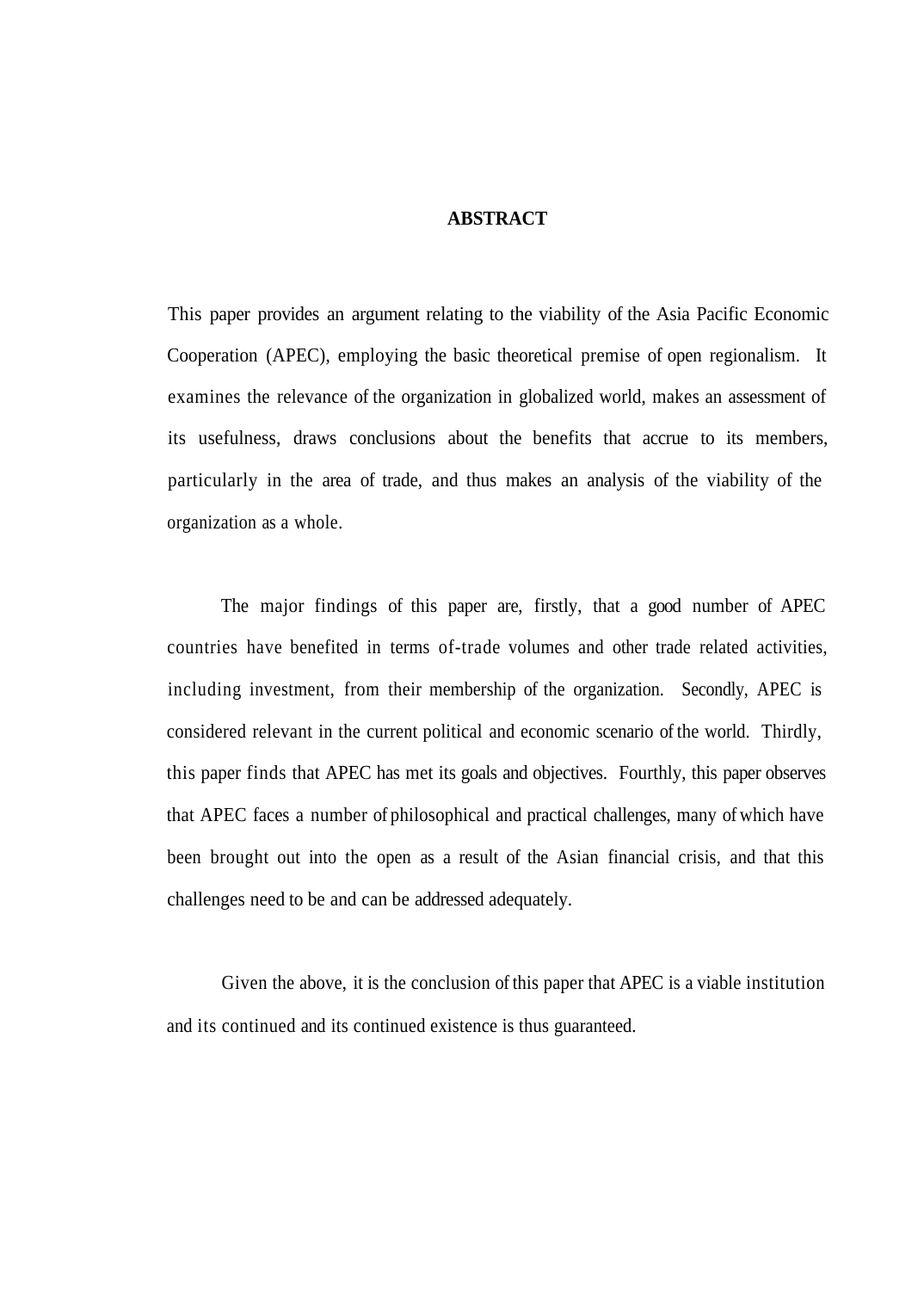# **TABLE OF CONTENTS**

| <b>CONTENTS</b>                           |                                                 | <b>PAGE</b>    |
|-------------------------------------------|-------------------------------------------------|----------------|
| <b>DECLARATIO</b>                         |                                                 | ii             |
| <b>ACKNOWLEDGEMENT</b><br><b>ABSTRACT</b> |                                                 | iii<br>iv      |
|                                           |                                                 |                |
|                                           | <b>CHAPTER 1 INTRODUCTION</b>                   | $\mathbf{1}$   |
| 1.1                                       | <b>OBJECTIVE OF THE PAPER</b>                   | $\mathbf{1}$   |
| 1.2                                       | <b>HYPOTHESIS</b>                               | $\overline{2}$ |
| 1.3                                       | OPERATIONALIZATION OF HYPOTHESIS                | $\overline{2}$ |
| 1.4                                       | THEORETICAL CONSTRUCTS OF THE PAPER             | 3              |
| 1.5                                       | <b>LITERATURE REVIEW</b>                        | 9              |
| 1.6                                       | ORGANIZATION OF THIS PAPER                      | 17             |
|                                           | <b>CHAPTER 2 THE BACKGROUND OF APEC</b>         | 19             |
| 2.1                                       | The Historical Background of APEC               | 19             |
| 2.2                                       | The Function of APEC as an Economic Institution | 21             |
| 2.3                                       | The APEC Secretariat                            | 24             |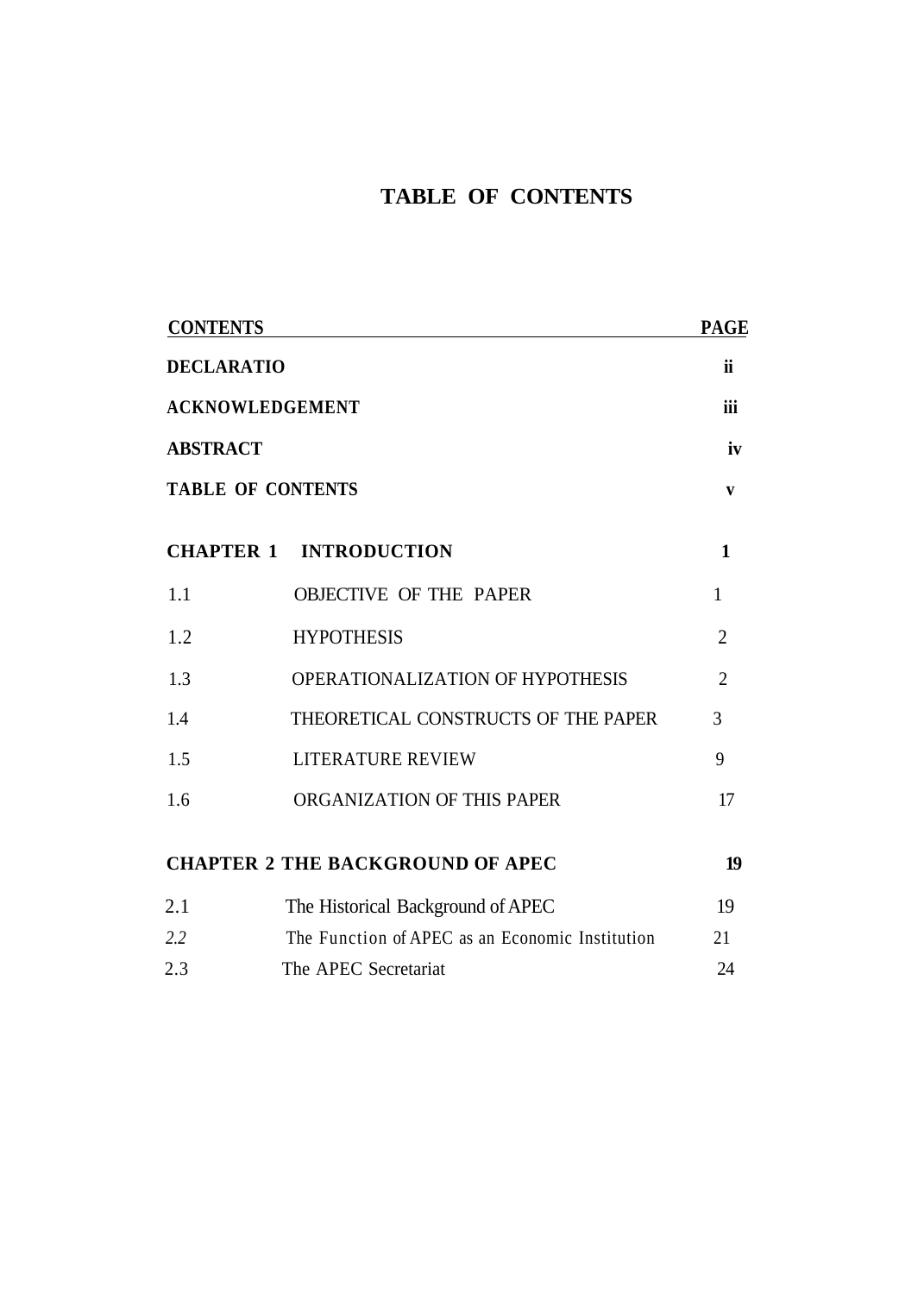# **CHAPTER 3 ANALYSIS AND CONCLUSIONS 26**

# **THE VIABILITY OF APEC AS AN ECONOMIC ORGANIZATION**

| 3.1  | Inter-APEC Trade                                       | 27 |
|------|--------------------------------------------------------|----|
| 3.2  | Foreign Direct Investment (FDI) between APEC Members   | 31 |
| 3.3  | Official Development Assistance (ODA) From APEC        | 35 |
|      | Developed Members                                      |    |
| 3.4  | Mechanism of Trade Policy Dispute                      | 38 |
| 3.5  | Failure of APEC to Overcome the Asian Financial Crisis | 39 |
| 3.6  | The Downside of APEC's Trade Liberalization Efforts    | 42 |
| 3.7  | APEC's Ideological Cleavages: Competing Views          | 44 |
|      | Between Neoliberalism and The "Asian View"             |    |
| 3.8  | Conditions for Admission of New Members                | 46 |
| 3.9  | The Agreement of Reaching APEC Goal                    | 48 |
| 3.10 | The Institutionalization of APEC                       | 49 |
| 3.11 | Security Issues on the APEC Agenda                     | 49 |
| 3.12 | Trade and Economic Uncertainties Faced                 | 50 |
|      | by an Organized APEC                                   |    |

| <b>BIBLIOGRAPHY</b> | 54 |
|---------------------|----|
| <b>APPENDIX</b>     | 58 |